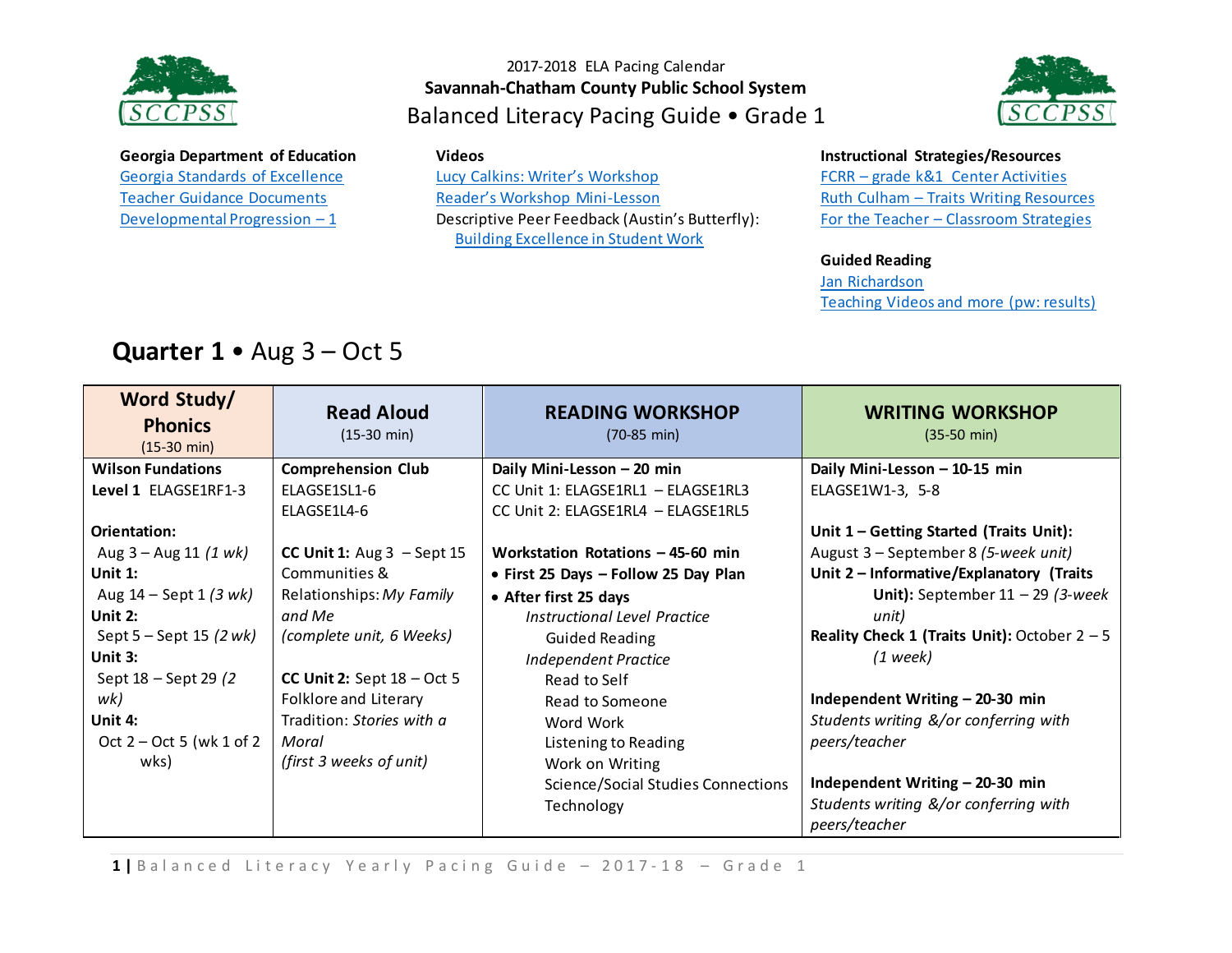



| <b>Assessments: Unit Test</b>                                                                                                                 | Daily Closing $-5$ min                                                                                                                       |                                                                                                    |
|-----------------------------------------------------------------------------------------------------------------------------------------------|----------------------------------------------------------------------------------------------------------------------------------------------|----------------------------------------------------------------------------------------------------|
| with each unit                                                                                                                                |                                                                                                                                              | Daily Closing $-5$ min                                                                             |
| (NOTE: Additional time,<br>support, and instructional<br>focus may be delivered<br>during Guided Reading &<br>Writing Workshop as<br>needed.) | <b>Assessments</b><br>Performance Tasks:<br>ELAGSE1RL1- ELAGSE1RL5<br>Unify after each Comp Club unit:<br>CC Unit 1: ELAGSE1RL1 - ELAGSE1RL3 | Assessments (End of Each Unit): BOY<br>Benchmark Paper, Beginning Writers<br>Continua – All Traits |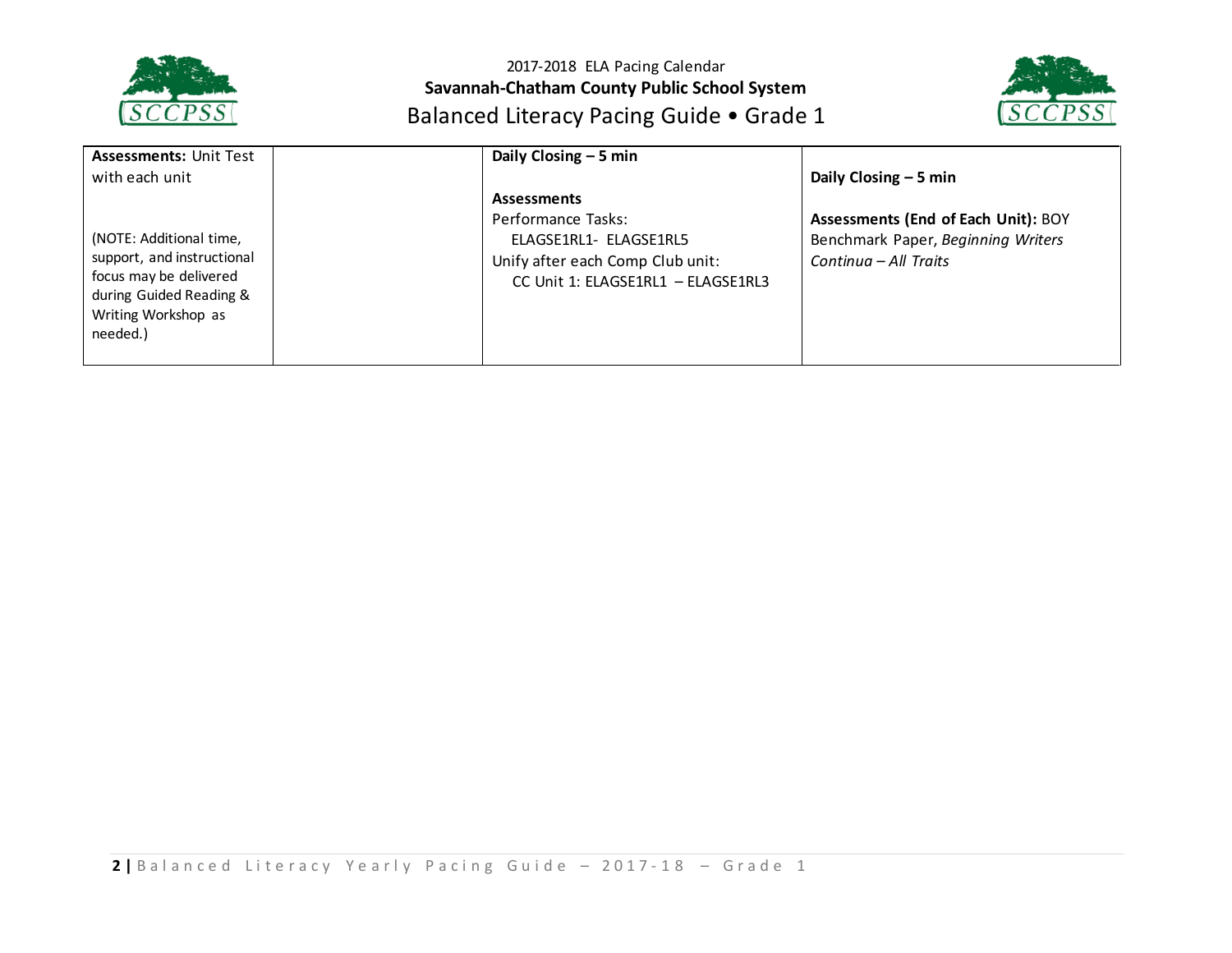



## **Quarter 2** • October 6 – December 15

| Word Study/                     | <b>Read Aloud</b>                  | <b>READING WORKSHOP</b>                   | <b>WRITING WORKSHOP</b>                     |
|---------------------------------|------------------------------------|-------------------------------------------|---------------------------------------------|
| <b>Phonics</b>                  | $(15-30 \text{ min})$              | $(70-85 \text{ min})$                     | $(35-50 \text{ min})$                       |
| $(15-30 \text{ min})$           |                                    |                                           |                                             |
| <b>Wilson Fundations</b>        | <b>Comprehension Club</b>          | Daily Mini-Lesson - 20 min                | Daily Mini-Lesson - 10-15 min               |
| Level 1 ELAGSE1RF1-3            | ELAGSE1SL1-6                       | CC Unit 2: ELAGSE1RL6 - ELAGSE1RL9        | ELAGSE1W1-3, 5-8                            |
|                                 | ELAGSE1L4-6                        | CC Unit 3: ELAGSE1RI1 - ELAGSE1RI3        |                                             |
| Unit 4:                         |                                    |                                           | Unit 3 - Narrative (Traits Unit): October 6 |
| Oct $6 - Oct$ 13 (wk 2 of       | <b>CC Unit 2:</b> Oct $6 - Oct$ 27 | Workstation Rotations - 45-60 min         | $-27$ (3-week unit)                         |
| 2 wks)                          | Folklore and Literary              | Instructional Level Practice              | Reality Check 2 (Traits Unit): October 30 - |
| Unit 5:                         | Tradition: Stories with a          | Guided Reading/Teacher led small          | November 3 (1 week)                         |
| Oct $16 - Oct 20 (1 wk)$        | Moral                              | group                                     | Unit 4 - Informative/Explanatory (Traits    |
| Unit 6:                         | (remaining 3 weeks of unit)        | <b>Independent Practice</b>               | Unit): November $6$ – December 8 (3-week    |
| Oct $23 - Nov 10 (3 wk)$        |                                    | Read to Self                              | unit)                                       |
| Unit 7:                         | CC Unit 3: Oct $30 - Dec 15$       | Read to Someone                           | Reality Check 3 (Traits Unit): December 11  |
| Nov $13 - Dec 8$ (3 wk)         | Living Things: Strong and          | Word Work                                 | $-15$ (1 week)                              |
| <b>Review</b>                   | Healthy                            | Listening to Reading                      |                                             |
| Dec $11 - Dec 15$ $(1 wk)$      | (complete unit, 6 Weeks)           | Work on Writing                           | Independent Writing - 20-30 min             |
|                                 |                                    | <b>Science/Social Studies Connections</b> | Students writing &/or conferring with       |
|                                 |                                    | Technology                                | peers/teacher                               |
| <b>Assessments: Unit Test</b>   |                                    |                                           |                                             |
| with each unit                  |                                    | Daily Closing - 5 min                     | Daily Closing $-5$ min                      |
|                                 |                                    |                                           |                                             |
| (NOTE: Additional time,         |                                    | <b>Assessments:</b>                       | Assessments (End of Each Unit): Beginning   |
| support, and instructional      |                                    | Performance Tasks:                        | Writers Continua - All Traits               |
| focus may be delivered          |                                    | ELAGSE1RL6 - ELAGSE1RL9                   |                                             |
| during Guided Reading &         |                                    | ELAGSE1RI1 - ELAGSE1RI3                   |                                             |
| Writing Workshop as<br>needed.) |                                    | Unify after each Comp Club unit           |                                             |
|                                 |                                    | CC Unit 2: ELAGSE1RL4 - ELAGSE1RL9        |                                             |
|                                 |                                    | CC Unit 3: ELAGSE1RI1 - ELAGSE1RI3        |                                             |
|                                 |                                    |                                           |                                             |

**3** | Balanced Literacy Yearly Pacing Guide - 2017-18 - Grade 1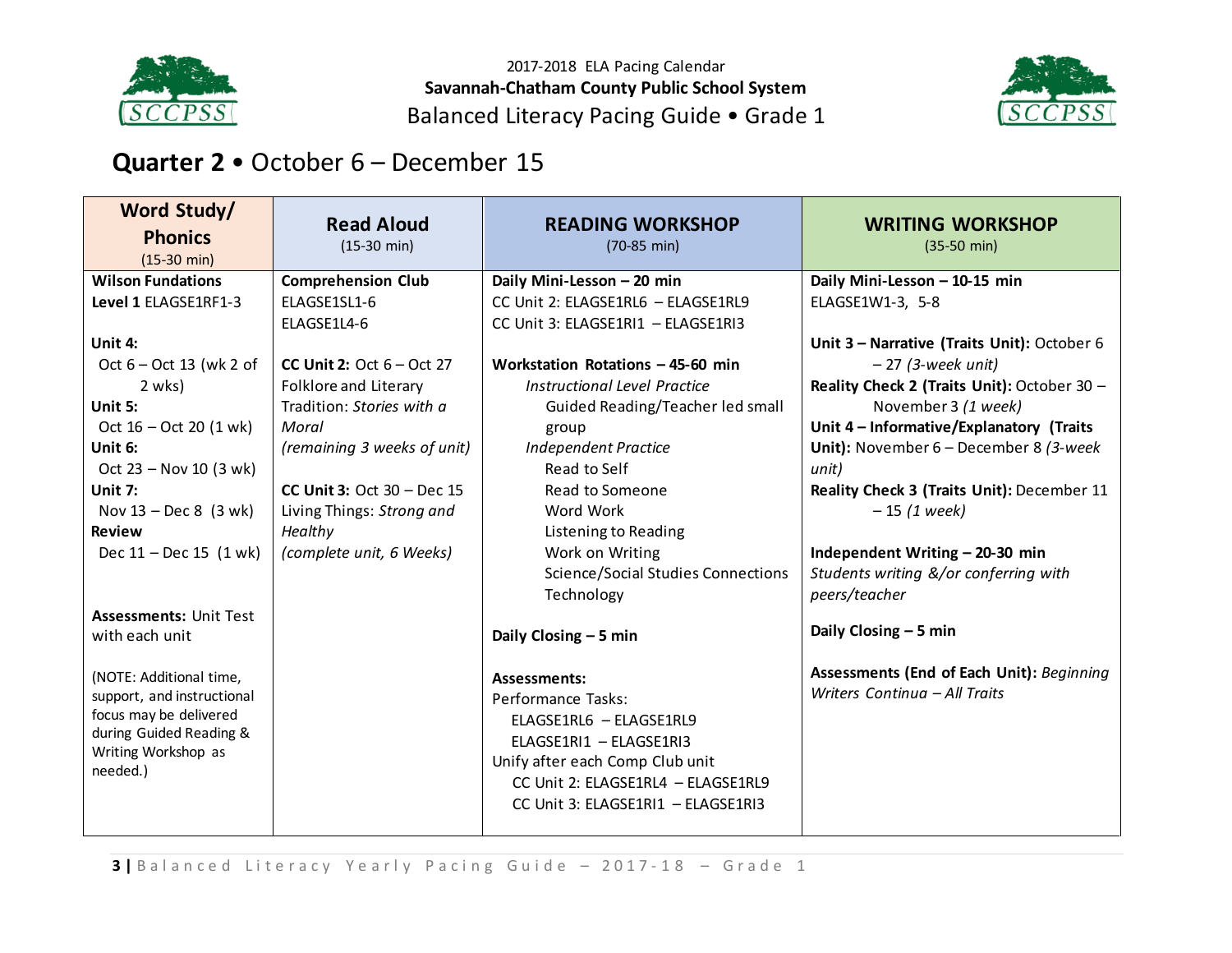



# **Quarter 3** • January 3 – March 7

| Word Study/<br><b>Phonics</b><br>$(15-30 \text{ min})$ | <b>Read Aloud</b><br>$(15-30 \text{ min})$ | <b>READING WORKSHOP</b><br>$(70-85 \text{ min})$        | <b>WRITING WORKSHOP</b><br>$(35-50 \text{ min})$       |
|--------------------------------------------------------|--------------------------------------------|---------------------------------------------------------|--------------------------------------------------------|
| <b>Wilson Fundations</b>                               | <b>Comprehension Club</b>                  | Daily Mini-Lesson - 20 min                              | Daily Mini-Lesson - 10-15 min                          |
| Level 1 ELAGSE1RF1-3                                   | ELAGSE1SL1-6                               | CC Unit 5: ELAGSE1RI4 - ELAGSE1RI9                      | ELAGSEKW1-3, 5-8                                       |
|                                                        | ELAGSE1L4-6                                | CC Unit 4: ELAGSE1RL1 - ELAGSE1RL3                      |                                                        |
|                                                        |                                            |                                                         | Unit 5 - Narrative (Traits Unit): January 3            |
| Unit 8:                                                | CC Unit 5: Jan $3$ – Feb 16                | Workstation Rotations - 45-60 min                       | $-26$ (3-week unit)                                    |
| Jan $3 -$ Jan 19 (2 wk)                                | Inspired by True Stories: It               | <b>Instructional Level Practice</b>                     | Reality Check 4 (Traits Unit): January 29 -            |
| Unit 9:                                                | Happened to Me                             | Guided Reading/Teacher led small                        | February 2 (1 week)                                    |
| Jan 22 - Feb 2 (2 wk)                                  | (complete unit, 7 Weeks)                   | group                                                   | Unit 6 - Informative/Explanatory (Traits               |
| <b>Unit 10:</b>                                        |                                            | <b>Independent Practice</b>                             | Unit): February $5 -$ March $1/3$ -                    |
| Feb $5 -$ Mar 2 (3 wk)                                 | CC Unit 4: Feb $21 -$ Mar 7                | Read to Self                                            | week unit)                                             |
| <b>Unit 11:</b>                                        | A Sense of Self: Taking                    | Read to Someone                                         | Reality Check 5 (Traits Unit): March $2 - 7$           |
| Mar $5 -$ Mar 7(9) (wk 1                               | Responsibility                             | Word Work                                               | $(1$ week)                                             |
| of 3 wks)                                              | (first 3 weeks of unit)                    | Listening to Reading                                    |                                                        |
|                                                        |                                            | Work on Writing                                         | Independent Writing - 20-30 min                        |
| <b>Assessments: Unit Test</b>                          |                                            | <b>Science/Social Studies Connections</b><br>Technology | Students writing &/or conferring with<br>peers/teacher |
| with each unit                                         |                                            |                                                         |                                                        |
|                                                        |                                            | Daily Closing $-5$ min                                  | Daily Closing $-5$ min                                 |
| (NOTE: Additional time,                                |                                            | <b>Assessments:</b>                                     | Assessments (End of Each Unit): Beginning              |
| support, and instructional                             |                                            | Performance Tasks:                                      | Writers Continua - All Traits                          |
| focus may be delivered                                 |                                            | ELAGSE1RI4- ELAGSE1RI9                                  |                                                        |
| during Guided Reading &                                |                                            | ELAGSE1RL1- ELAGSE1RL3                                  |                                                        |
| Writing Workshop as<br>needed.)                        |                                            | Unify after each Comp Club unit                         |                                                        |
|                                                        |                                            | CC Unit 5: ELAGSE1RI4 - ELAGSE1RI9                      |                                                        |
|                                                        |                                            |                                                         |                                                        |